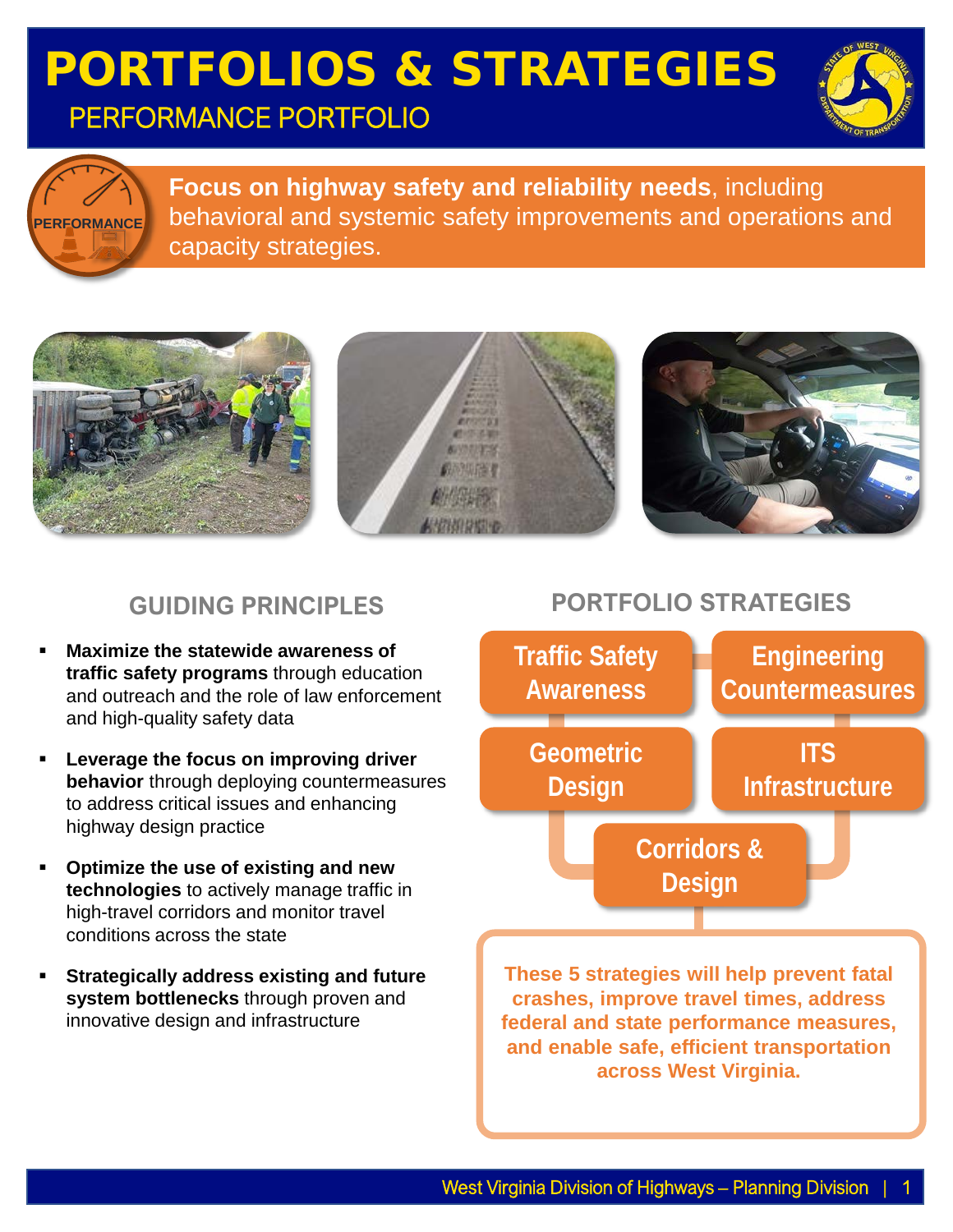



**Expand safety awareness campaigns** which target changes to driving behavior, decision making and strengthen state, local law enforcement initiatives.

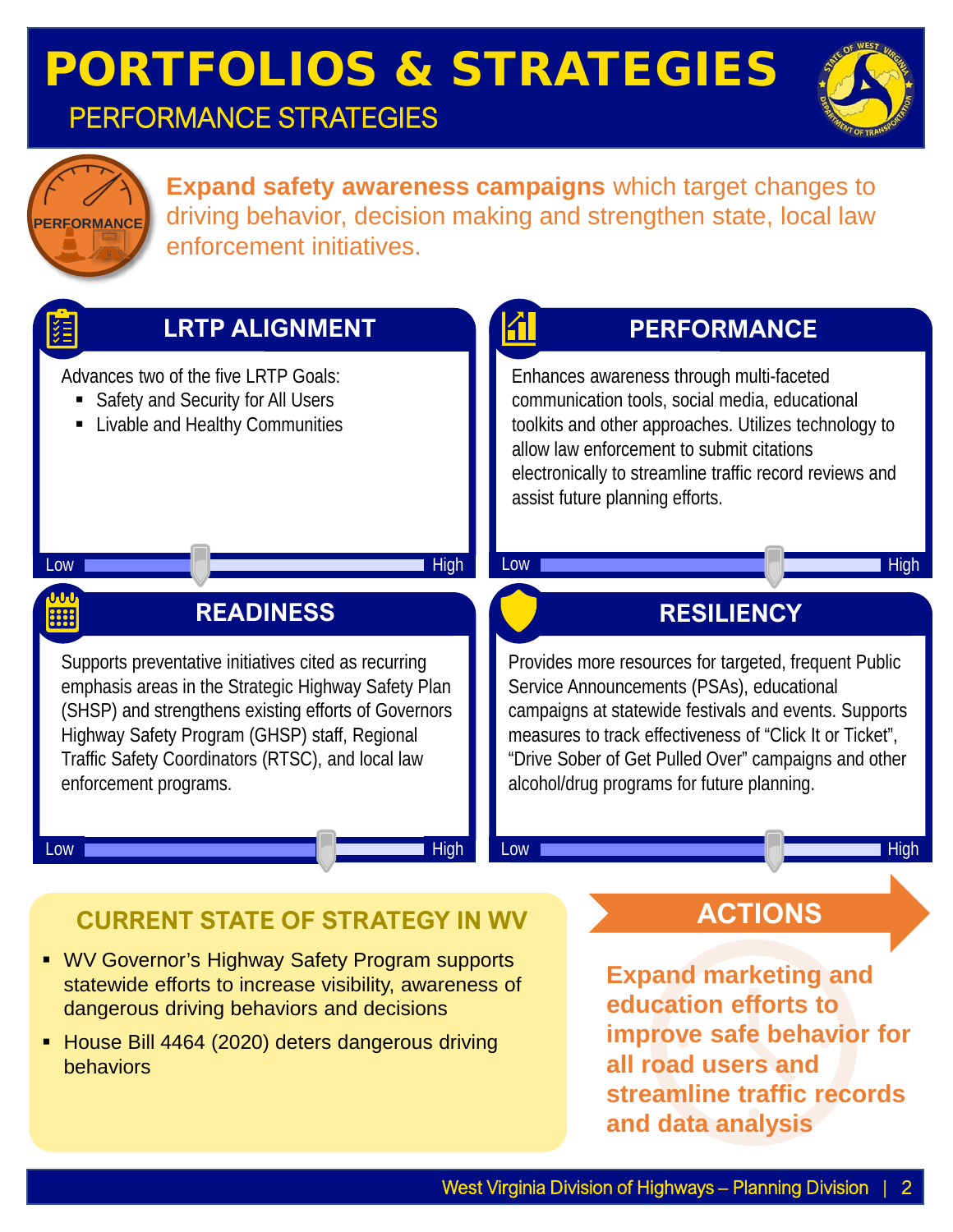



**Deploy more countermeasures** in the form of rumble strips, guardrails, retroreflective pavement markings and other roadway features which mitigate and prevent fatalities.

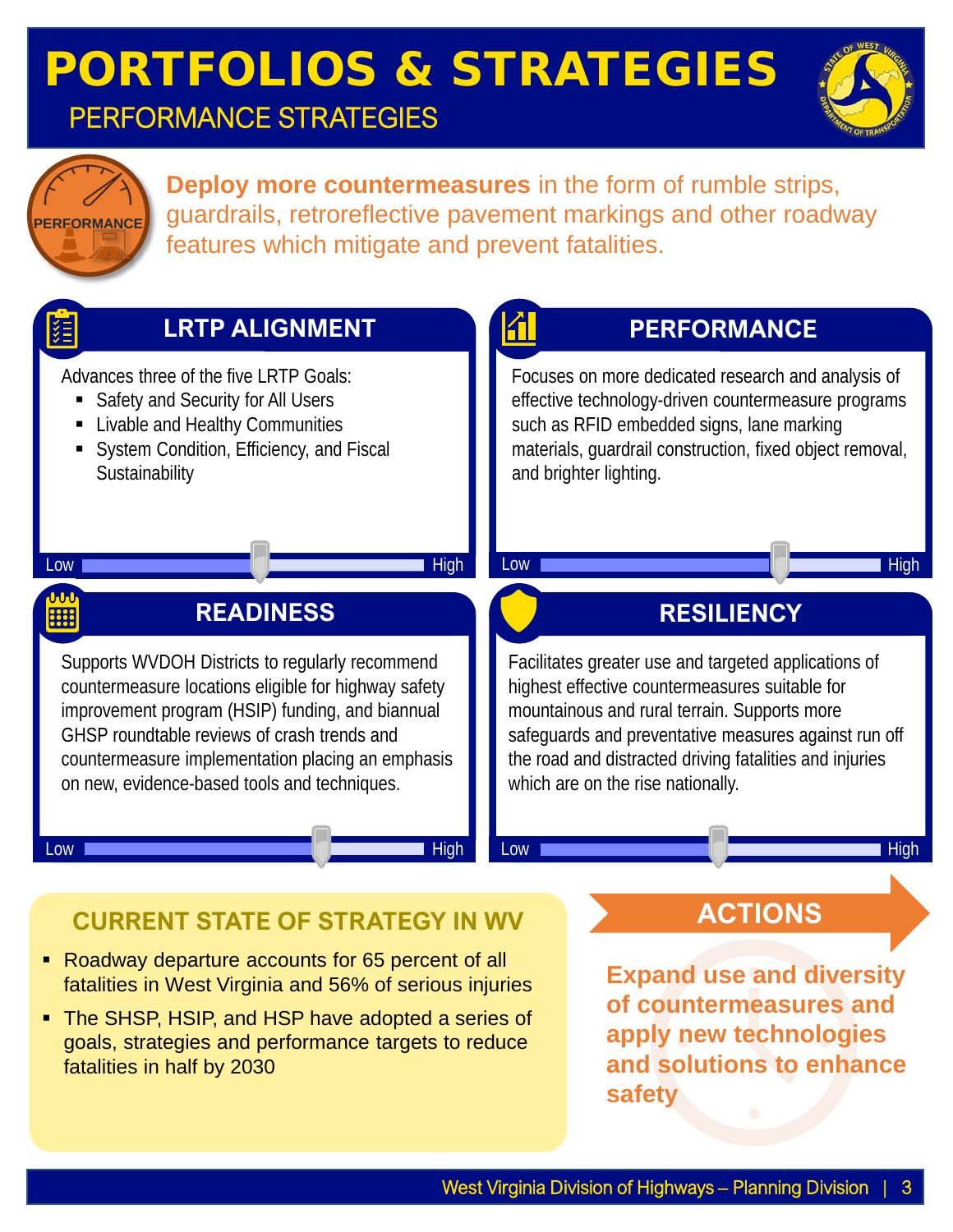



#### **Deploy localized roadway design improvements and enhancements** which facilitate safer driving conditions.



**• Motor vehicle crashes contribute an estimated** \$1.4 billion in annual economic cost to West Virginia **design challenged locations to prioritize investments and enhance performance**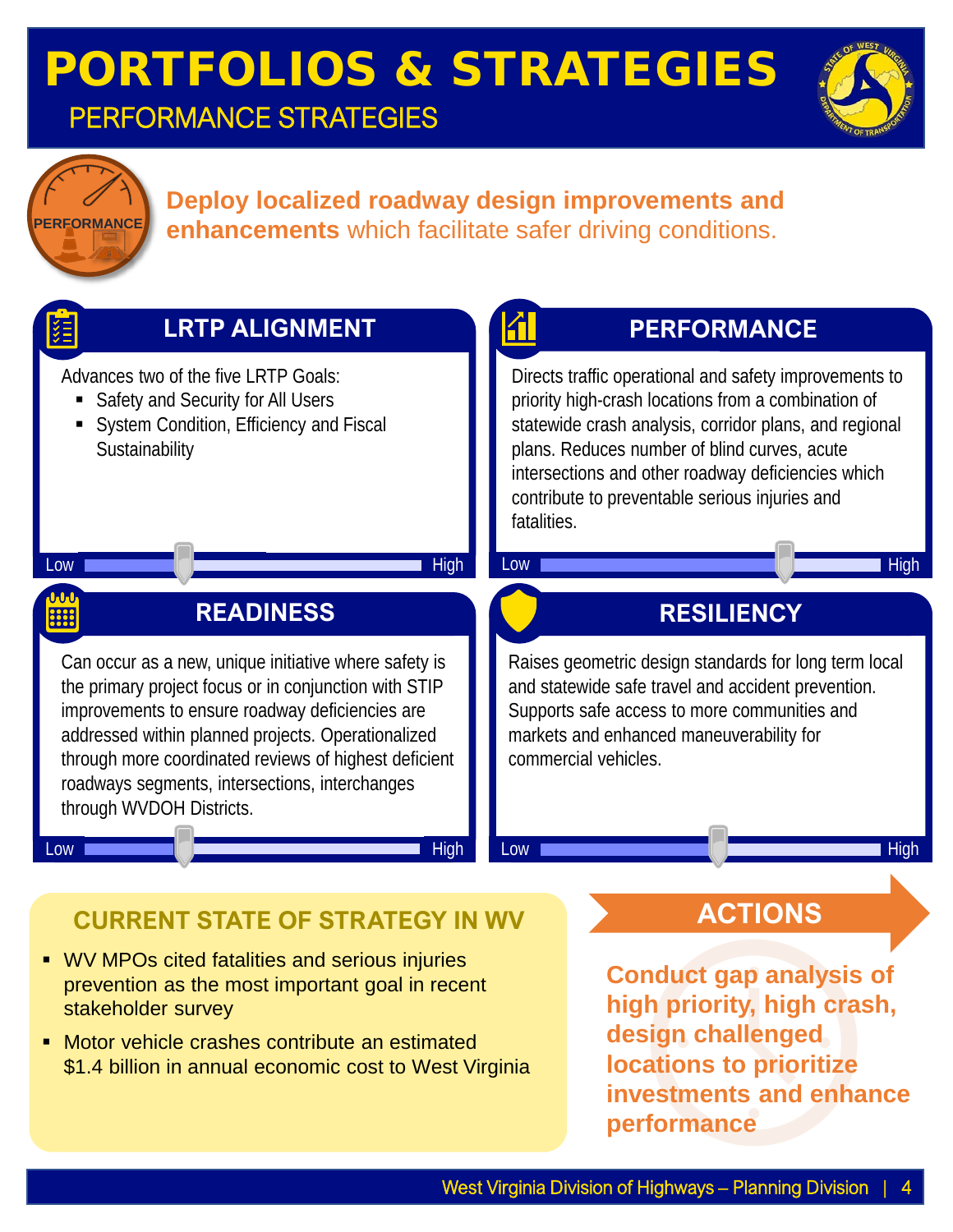# PORTFOLIOS & STRATEGIES

### PERFORMANCE STRATEGIES





**Expand statewide coverage of Dynamic Message Signs (DMS), Closed Circuit Television Cameras (CCTV), Road Weather Information Systems (RWIS)** along Interstates, ADHS, and other multilane, high-priority WV routes



## **CURRENT STATE OF STRATEGY IN WV ACTIONS**

- West Virginia has 80+ DMS, 100+ CCTVs, 50+ RWIS and 900+ Guide Sign structures statewide
- WVDOTs 511 "Know Before You Go" service provides real-time traffic information and location of existing and planned events
- **EXTER** Listed as 3<sup>rd</sup> highest priority from stakeholder survey

**Deploy more roadway technologies to monitor travel conditions, respond to events, and coordinate interagency communications**